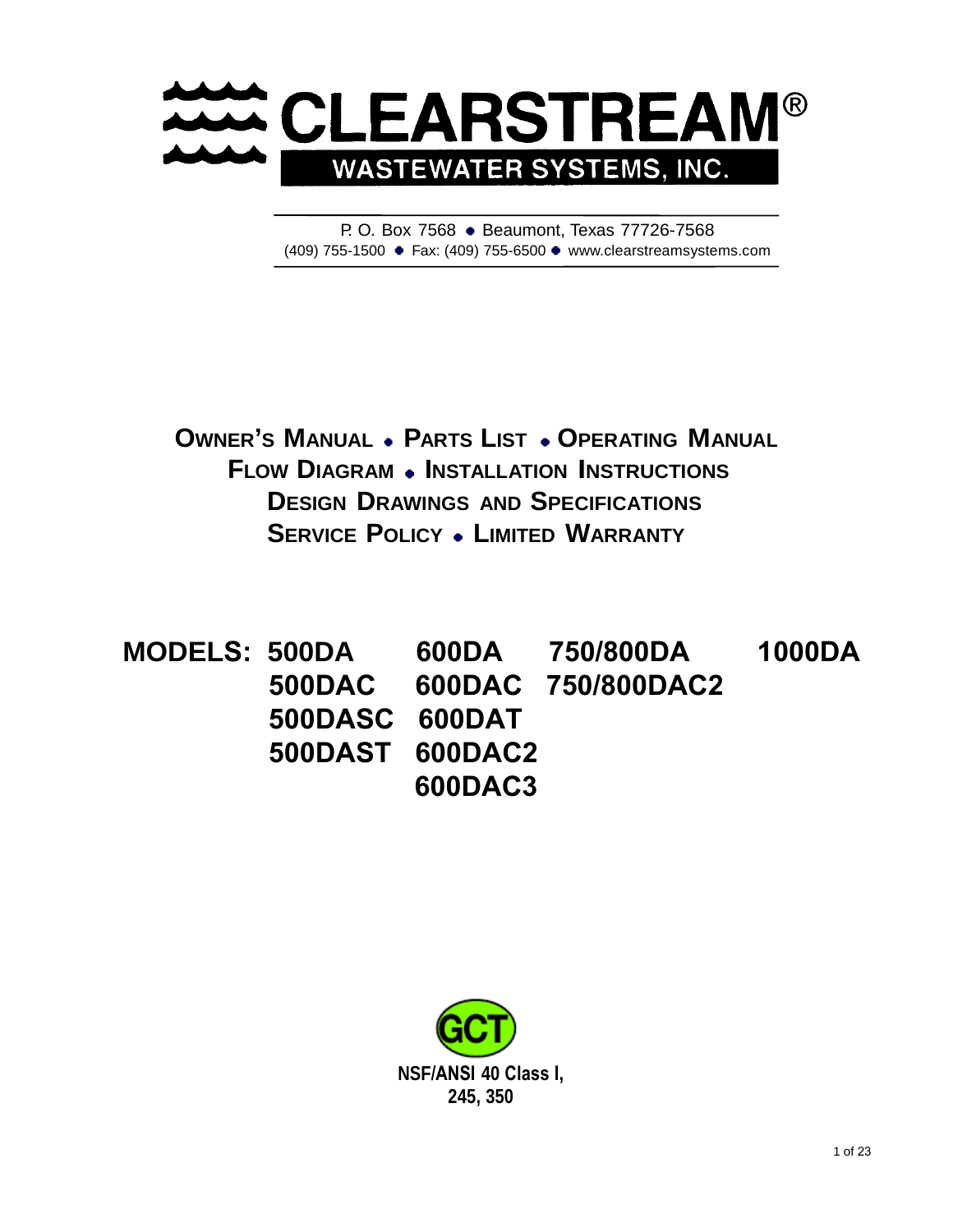## **INTRODUCTION**

The Clearstream System is one of the finest aerobic wastewater systems available today. Our system converts the sewage from your residence or business into a clear, odorless liquid. This high degree of treatment is accomplished at a remarkable low operating cost per month. The system has been simplified over the years to make it as inexpensive to operate and as low in long term maintenance as possible. Homeowners who have lived with the nuisance of a septic odor lingering in their neighborhood will truly appreciate the pleasure of owning a Clearstream System. Clearstream Model DA Systems comply with NSF Standards 40 for Class I residential wastewater treatment systems, 245 for total nitrogen reduction and 350 for onsite residential and commercial water reuse treatment. Standard 350 systems must include Clearstream model CSUV1 on system discharge.

## **PROCESS DESCRIPTION**

There are four basic zones or compartments to this treatment unit. Wastewater enters the aeration chamber of the process tank, where it is mixed with organisms formed during decomposition of organic material in the wastewater, mixing in the chamber is achieved by release of compressed air near the bottom of the chamber through fine bubble diffusion.

A conical shaped clarifier is located internal to the process tank to provide for separation of the solids from the mixed liquor. The mixed liquor passes into the bottom of the clarifier by hydraulic displacement as wastewater enters the aeration chamber. Solids settled from the wastewater are drawn back into the aeration chamber from the bottom of the cone by the hydraulic roll created by the air released in the aeration chamber and are dispersed by the mixing induced by the aerator. An airlift assembly controlled by a timer and solenoid switch borrow air from the aerator to divert a small continuous return of water from the clarifier back to the pretreatment tank. Approximately 7 hours of return is needed for treatment system max flow to provide denitrification. Discharge of the final clarified effluent occurs through a submerged tee assembly located below the clarifier surface to prevent discharge of solids that may float on the surface of the clarifier.

When disinfection is required before final discharge, appropriate disinfection options are available. If used in Std. 350 operation Clearstream Model CSUV1 unit must be installed on discharge.

When properly loaded and maintained, the aforementioned process allows the Clearstream Wastewater Treatment System to provide years of satisfactory service for the consumer. Clearstream Model DA systems met the performance requirements of NSF Standard 245 with a 30 day average of <25mg/l CBOD, <30mg/l TSS and 50% total nitrogen reduction. Actual GCT test results used to determine if Clearstream met Standard 2 4 5 requirements averaged <10 mg/l BOD, <10 mg/l TSS and >50% total nitrogen reduction.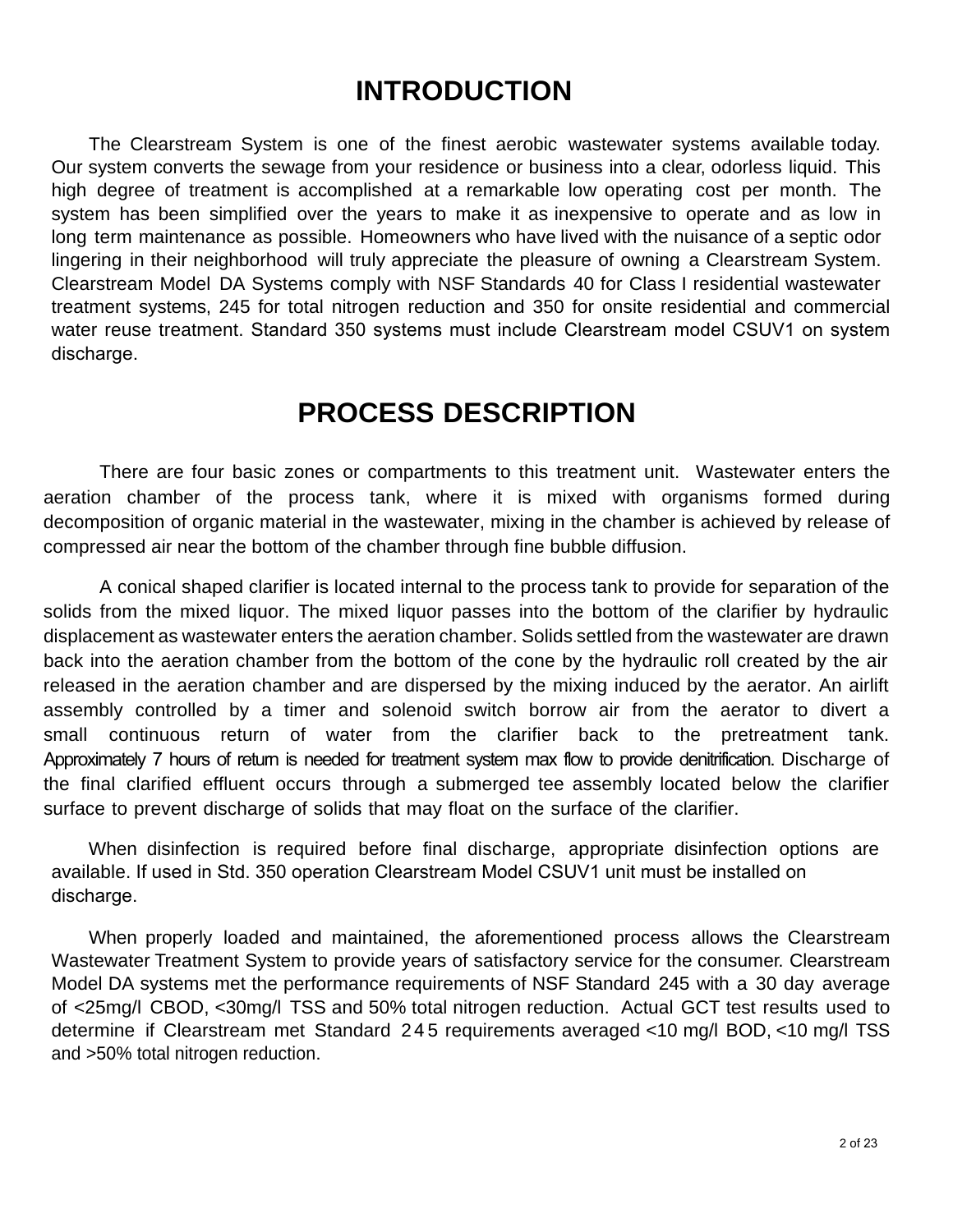## **OPERATING MANUAL**

In the event you experience a problem with your Clearstream Aerobic Wastewater Treatment System or if service is required, you may reference the Clearstream Control Panel Cover for the name, address and phone number of a local service person that can provide service for your Clearstream Unit. After the expiration of your initial two year service policy provided by the system installer, you may obtain a continuing service policy on a yearly basis which will include terms comparable to the initial service policy from a local service person that is trained and certified by Clearstream.

In order for the Clearstream System to function at optimum performance levels, the system will require periodic service. The normally expected service that is associated with the system includes:

| 1. Repair or replace aerator              | 2 to 10 years     |
|-------------------------------------------|-------------------|
| 2. Clean filters on aerator               | 6 mos. to 2 years |
| 3. Break up scum in clarifier             | 6 mos. to 2 years |
| 4. Pump sludge from aeration tank         | 2 to 5 years*     |
| 5. Pump sludge from pretreatment tank     | 2 to 5 years*     |
| 6. Check aeration diffusers               | annually          |
| 7. Check surge control weir               | 6 mos.            |
| 8. Check denite effluent return flow      | 6 mos.**          |
| 9. Replace UV bulb (when UV is installed) | annually          |

\* Any sludge removed from pretreatment tank or Clearstream Unit must be disposed of according to all state, local and federal regulatory requirements.

\*\* Denite return is factory preset. In field adjustments allowed by Clearstream trained professional maintenance personnel only.

To remove solids from pretreatment tank drop pump hose through access opening on top of tank all the way through to the bottom of the tank. Pump out the whole tank volume, then fill the tank back up immediately. To remove solids from aeration chamber, drop hose through access opening in tank all the way to the bottom of the tank. Pump only 1/2 of the total tank volume and fill tank back up with water immediately.

To determine if all system components are functioning properly, look and/or listen to see if the visual/audio alarm system is illuminated or making a buzzing sound. If the alarm is activated, then either the aerator has lost air pressure or the high level float inside the clarifier is indicating a high water level condition. Verification of either condition can be made by checking air pressure from aerator with a pressure gauge and opening the access opening to the treatment unit to see if the water level inside the clarifier is at alarm level. After inspection of the clarifier, be sure to securely fasten the access cover back in place and tighten the tamper resistant bolt or bolts firmly.

To determine if the system has the desirable "mixed liquor" and effluent characteristics, first remove the access cover. Monitor for odors coming from the tank. If the odor is a sweet or a musty smell, the system is operating in a desirable aerobic condition. If the odor is foul or smells like a rotten egg, then the system is operating in an undesirable anaerobic condition. Visually monitor the "mixed liquor" for color. If the color is a brownish color, then it is operating in a desirable aerobic condition. If it is grey or black in color, it is operating in an undesirable anaerobic condition. The system effluent should be clear with very few noticeable light brown solids suspended in the effluent. The effluent should not be dark or turbid in color or clear with great numbers of light brown suspended solids noticeable. After inspection of the system's interior, be sure to securely fasten the access cover back in place and tighten the tamper resistant bolt or bolts firmly.

In the event the alarm panel light and buzzer is activated, call your local servicing dealer whose name, address, and phone number should be affixed to the face of the panel.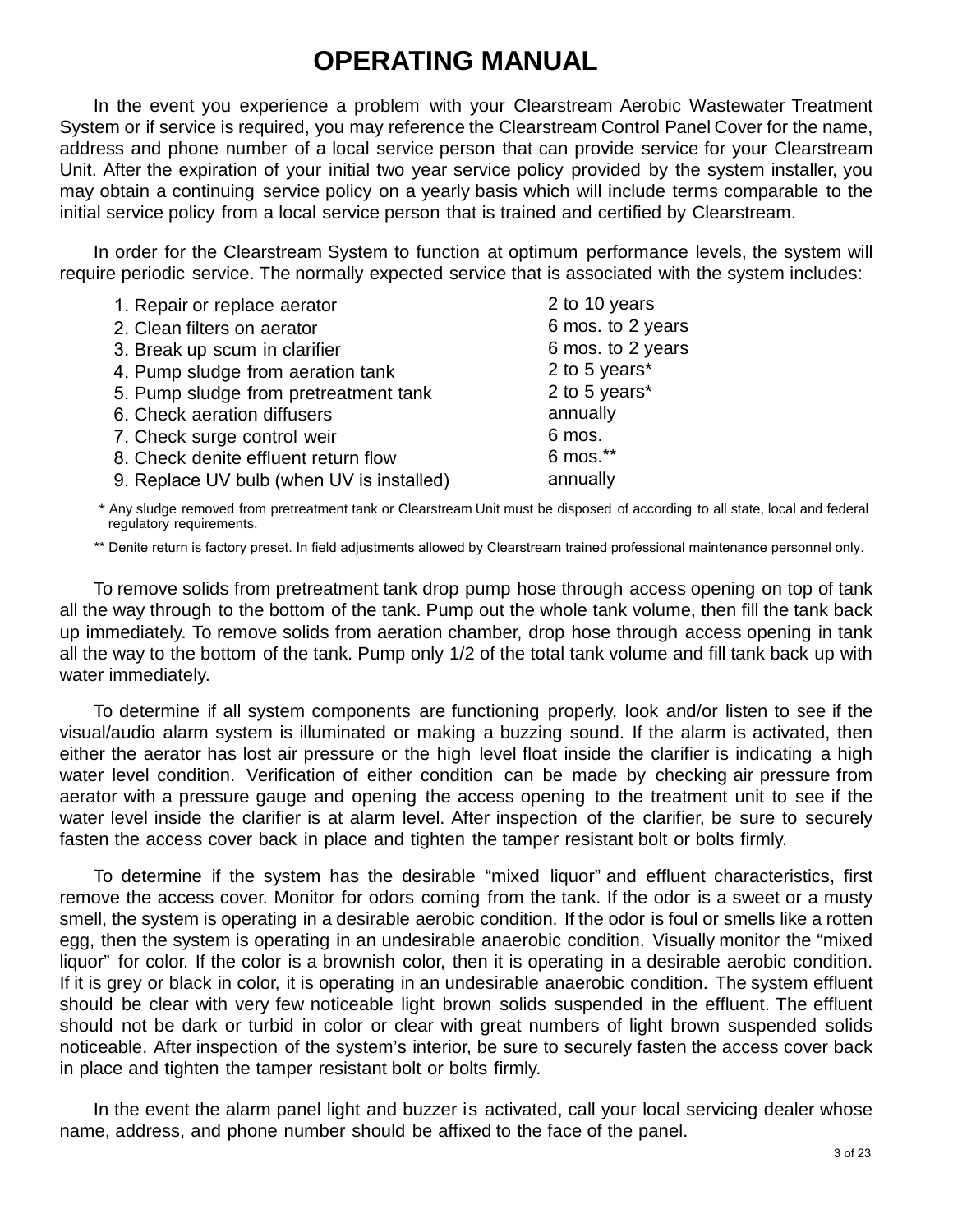To collect effluent samples from a system, a sample port must be added downstream of the effluent discharge. The sample port should be installed so that effluent cannot remain below the discharge water line and build up solids. A sample bottle should be capable of being lowered into the port on a string and laid on its side in the direct flow line of the discharge and removed when full of effluent.

The expected effluent from the system should be less than 25 mg/l CBOD and less than 30 mg/l TSS with a PH range of 6-9 and total nitrogen removal of a minimum of 50%.

For the first two (2) years from the date of installation, your local servicing dealer (from whom you purchased your Clearstream System) will make periodic inspections of your system to make sure it is functioning properly. The dealer will perform necessary maintenance to the system at no charge unless the required maintenance is not warranty related. Pumping of the system is not included. After the first two (2) years, the dealer will offer a continuing service policy for a nominal annual fee. The two (2) year service policy (two service calls per year) and the continuing service policy are minimum requirements of NSF Standards 40 Class I, 245 and 350 certified wastewater treatment systems. If local service requirements are greater than those of these NSF Standards or if the local regulations require others to perform the service on these units, Clearstream's limited warranty will still be honored.

For the Clearstream Aerobic Wastewater Treatment Unit to function properly it must be used for the treatment of domestic wastewater from residences or other waste flows with similar loading characteristics. Typical domestic wastewater consists of the flow from toilets, lavatories, sinks, bathtubs/showers and washing machines. To prevent malfunctions of your Clearstream Unit, the following guidelines should be followed:

- 1. Any sewage system, whether aerobic or septic, should not have inorganic materials (plastics, cigarette butts, throwaway diapers, feminine napkins, condoms, etc.) that the bacteria cannot consume, discharged into the system.
- 2. Large amounts of harsh chemicals, oil, grease, high sudsing detergents, discharge from water softeners, disinfectants or any other chemical or substance that kills bacteria should not be discharged into the system.
- 3. Excessive use of water, over the design flow of the system, or organic overloading in excess of design parameters will cause the system not to perform to its fullest capabilities.
- 4. The proper operation of this or any other sewage treatment system depends upon the proper organic loading and the life of the micro-organisms inside the system. Clearstream is not responsible for the in-field operation of a system, other than the mechanical and structural workings of the system itself. Field abuse and overloading of the system can only be cured by the user of the system.
- 5. When wastewater discharge, into a Clearstream Unit, is seasonal or intermittent to a point that the owner wishes to turn off the electricity (for more than three (3) months) to the aerator, no special service is required. However, it is recommended to install a 1/2 lb psi check valve on discharge of aerator to reduce risk of moisture or gas damaging aerator.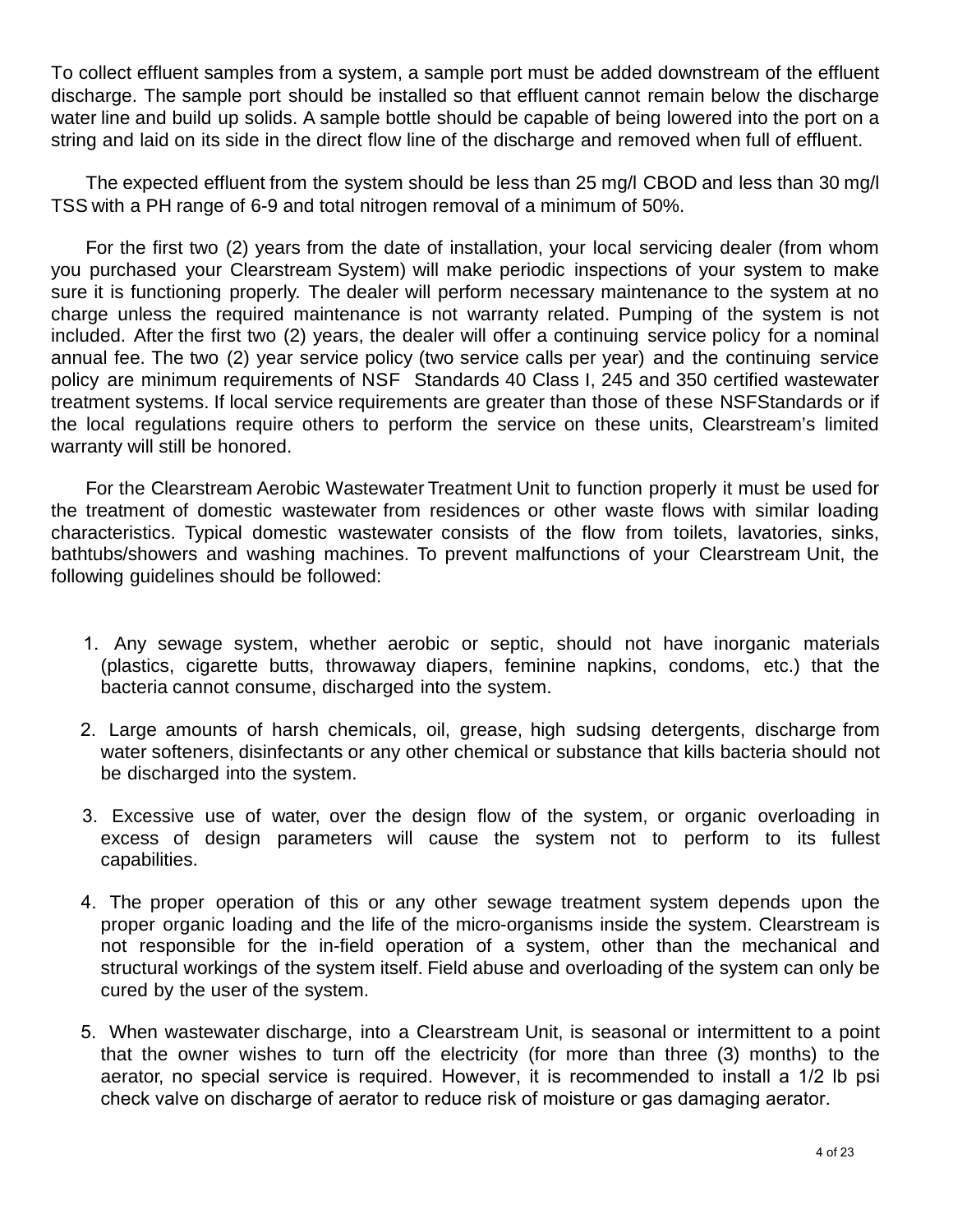# CLEARSTREAM INSTALLATION INSTRUCTIONS

 Before installation of the Clearstream Treatment Tank, first install a pretreatment tank (septic tank) with a volume of not less than 50% of the gallon per day rating of the Clearstream Unit. Pretreatment tanks shall comply with minimum sizing specifications outlined in the Clearstream specifications section.

## UNLOADING/PACKING INSTRUCTIONS:

1. All compressors are packaged to prevent damage during shipping and handling.

2. Please be careful during shipping or handling of the linear or rotary vane compressors they are fragile and can be damaged if dropped from only a short distance. If dropped hard enough the cast aluminum housing may be damaged and render the compressor useless.

3. The most common issue resulting from a linear compressor being handled inappropriately is the safety switch being tripped. Please refer to the repair manual for switch reset instructions if the compressor fails to power up.

4. All control panels are packaged to prevent damage during shipping and handling.

5. Clearstream electrical control panels are fragile and should be handled as such during shipping and handling. All electrical control panels have circuit breakers, lights and electrical connections and many have relays and timers that are all fragile. Components may be replaced if damaged but if the panel enclosure its self is damaged the panel may be rendered useless.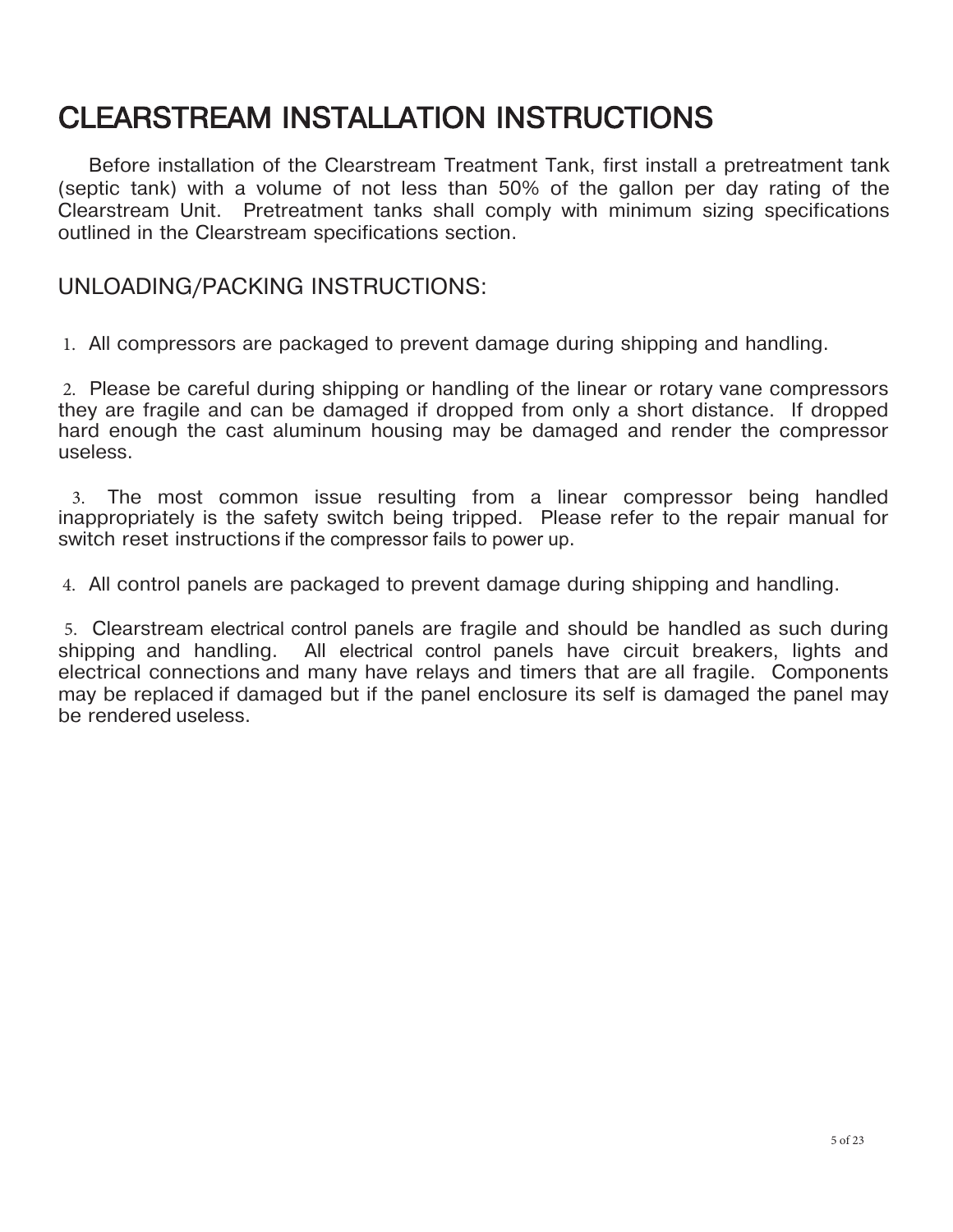## CLEARSTREAM TANK INSTALLATION

1. Prepare an excavation having minimum dimensions of at least one (1) foot larger than the dimensions of the tank. Make sure the depth of the excavation is deep enough to allow gravity flow to the inlet of the system and that the excavation bottom is level. Never install the Clearstream tank deeper than a depth that will require more than a maximum of 18 inches of riser depth. The access cover shall always be above final grade after tank installation. In applications where more than the maximum 18 inches of riser is required, install a lift pump upstream of the Clearstream tank to pump the pretreatment tank effluent to the Clearstream tank at normal grade. In these special applications where a lift pump is required, contact Clearstream for more details as to pump size, maximum dosages and maximum flow rates.

2. Set the Clearstream tank in a prepared excavation that has a solid, level bottom that will eliminate tank settling. The excavation bottom should have no rocks or sharp objects present.

3. When lowering the concrete tank into the prepared excavation use a spreader bar. Only spreader bars and other lifting devices, that have been designed and tested for lifting Clearstream concrete tanks, should be used. Never lift concrete Clearstream tanks unless they are empty of all liquids.

4. Make sure the inlet 4" Sch. 40 PVC pipe is aligned properly to incoming sewage line.

5. For the Clearstream Unit to function properly, the tank must be level. To properly level the tank, lay a three (3) foot level across the tank in several directions. Shift the tank in the hole, as necessary, to make the tank level in all directions. The tank may be slightly out of level, but it should not be out of level enough to cause tank malfunctions.

6. Fill the tank with fresh water, checking periodically to make sure the tank remains level.

7. Connect the 4" Sch. 40 PVC Clearstream inlet pipe to the incoming sewage line. Make sure the incoming sewage pipe is level with or higher than the inlet pipe to the Clearstream Unit. The Clearstream Unit should only be connected to a plumbing system from a wastewater source which has been properly trapped and vented in compliance with State and Local plumbing codes.

8. Back-fill the excavation in layers with back-fill material that will settle properly around the tank. Tamp the back-fill material as each layer is placed around the tank. If necessary, use water to help settle the soil around the tank. Special care should be taken to either tamp soil under where inlet and outlet pipes are bridging the excavation or use some other method of supporting pipes across the excavation. Do not back-fill with heavy chunks of clay or large rocks.

9. Before completing the back-fill, be sure the electrical conduit from the tank to the Control Panel and the air line from aerator to Clearstream Unit has been laid underground.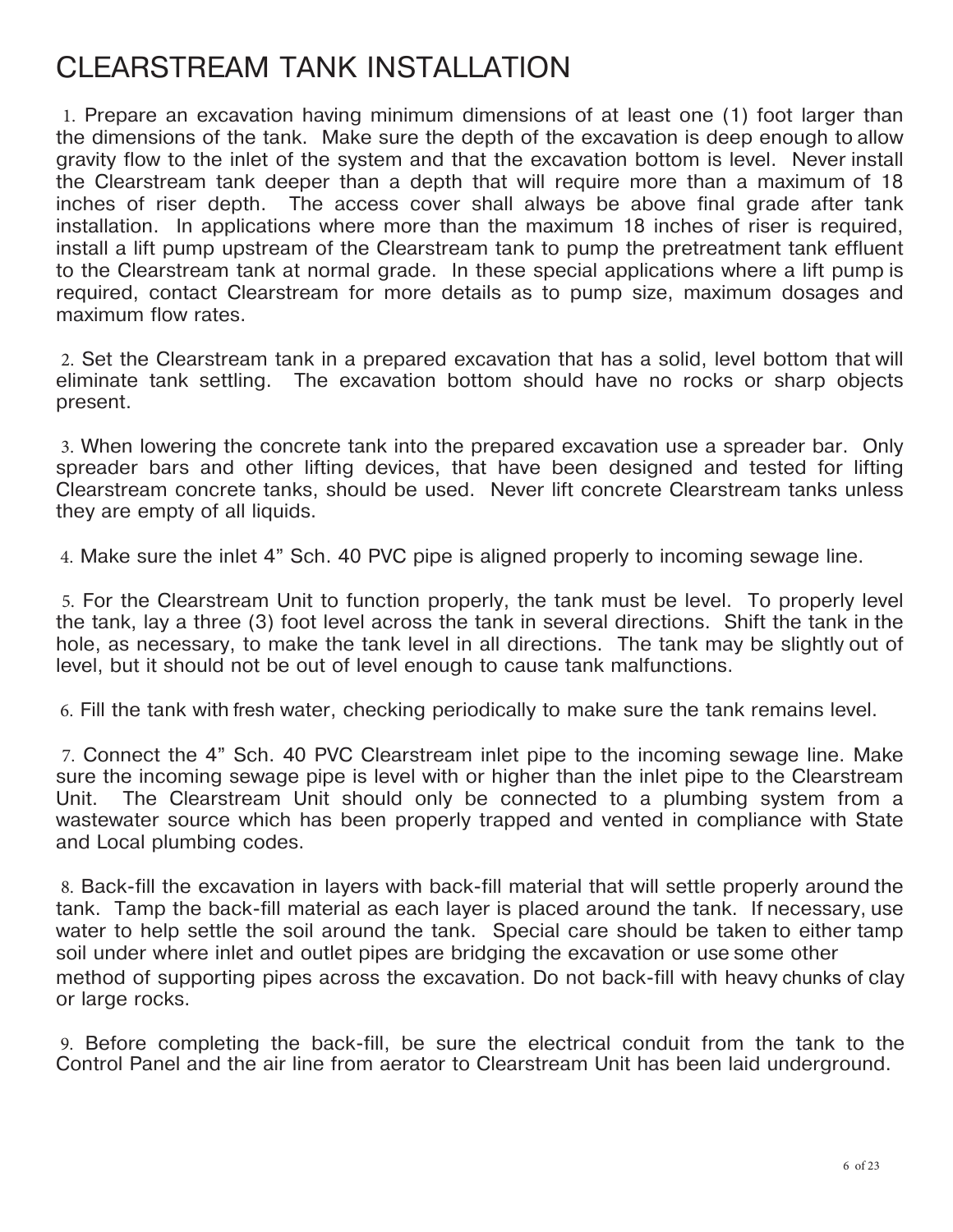10. For below normal grade installations a Clearstream 20-inch diameter riser may be used. In no case shall more than 18" of maximum riser depth be used on a Clearstream Unit to bring the access covers above the final grade. All risers must be sealed with an all weather sealant to prevent ground water intrusion before back-fill is completed.

11. Before leaving excavation site, be sure to securely fasten the Clearstream access covers in place with the tamper resistant bolt(s). Tighten bolts firmly to keep unauthorized personnel from gaining access to the inside of tank.

## CLEARSTREAM AERATOR AND CONTROL PANEL

1. Mount the Clearstream Control Panel in a location that can be easily noticed by the occupants.

2. Wire 115 Volt, 60Hz power from an electrical disconnect to Clearstream Control Panel. Wire from Control Panel to Clearstream Tank electrical junction box through conduit. Use wiring diagram provided for each version of the Clearstream Control Panel series. All electrical wiring should be installed by a qualified technician in compliance with NFPA 70 for all electrical components, electrical connections, and system installation.

3. Install Clearstream Aerator Model CS103(xxx), as close as practical to the tank, but in no case greater than one hundred (100) feet away. Run 3/4" Sch. 40 PVC air line from aerator connector to the air line connection at Clearstream tank. Be careful to backfill underground air line in manner which will not cause air line to leak. Aerator must be installed in a location that is dry, non-dusty and highly ventilated.

## COMPLIANCE WITH LAWS

 The Clearstream Unit must never be installed without first obtaining all permits and approval from the local regulatory body. In areas that do not have local control over environmental activities, all applicable State and Federal environmental codes must be adhered to as well. Only properly licensed and trained individuals should install Clearstream equipment.The effluent from the system should only be utilized for disposal as described in NSF/ANSI Standard 40 and as is in compliance with all local, state and federal requirements. Special care should be taken when installing a unit to prevent cross connections and protect against backflow to potable water supplies.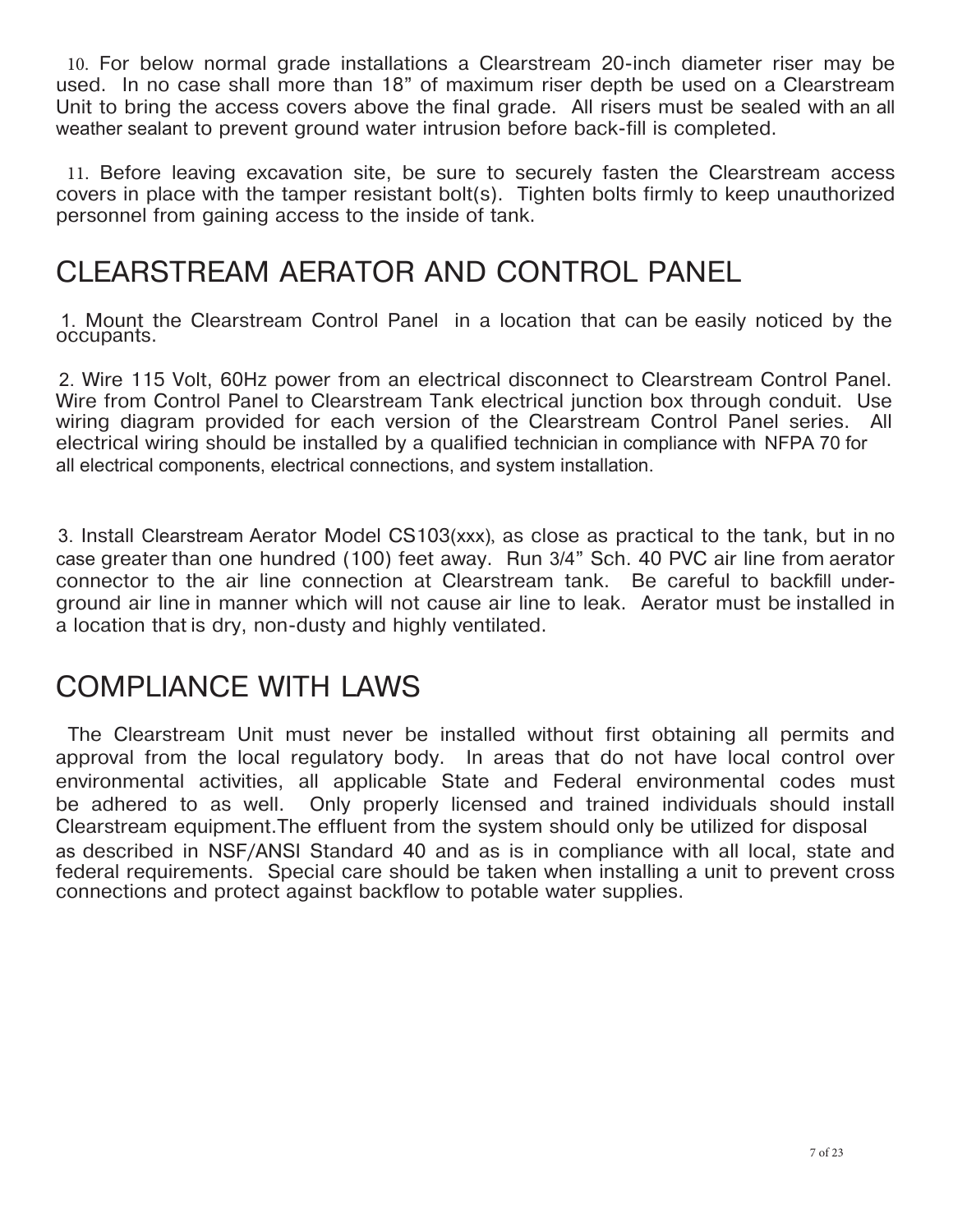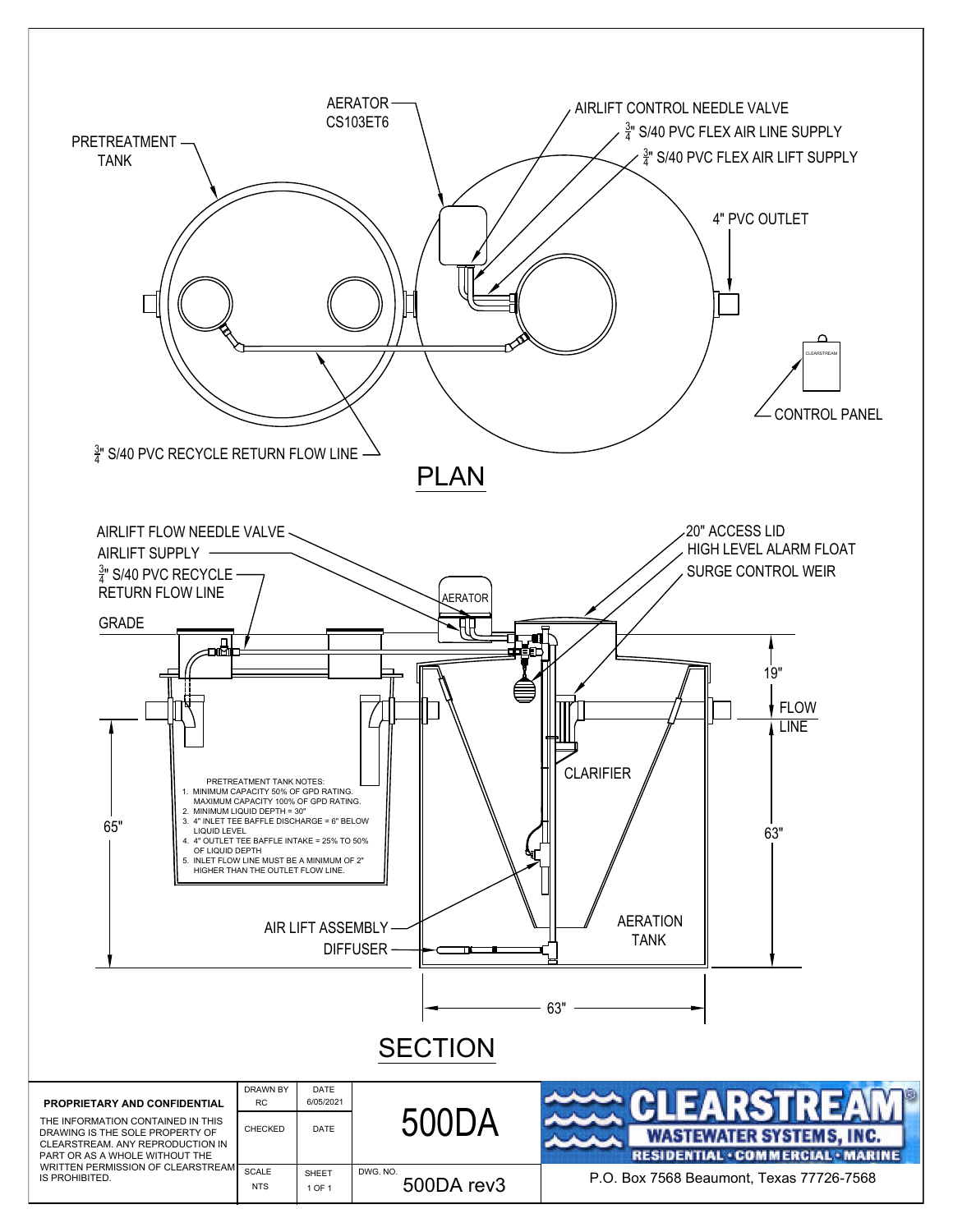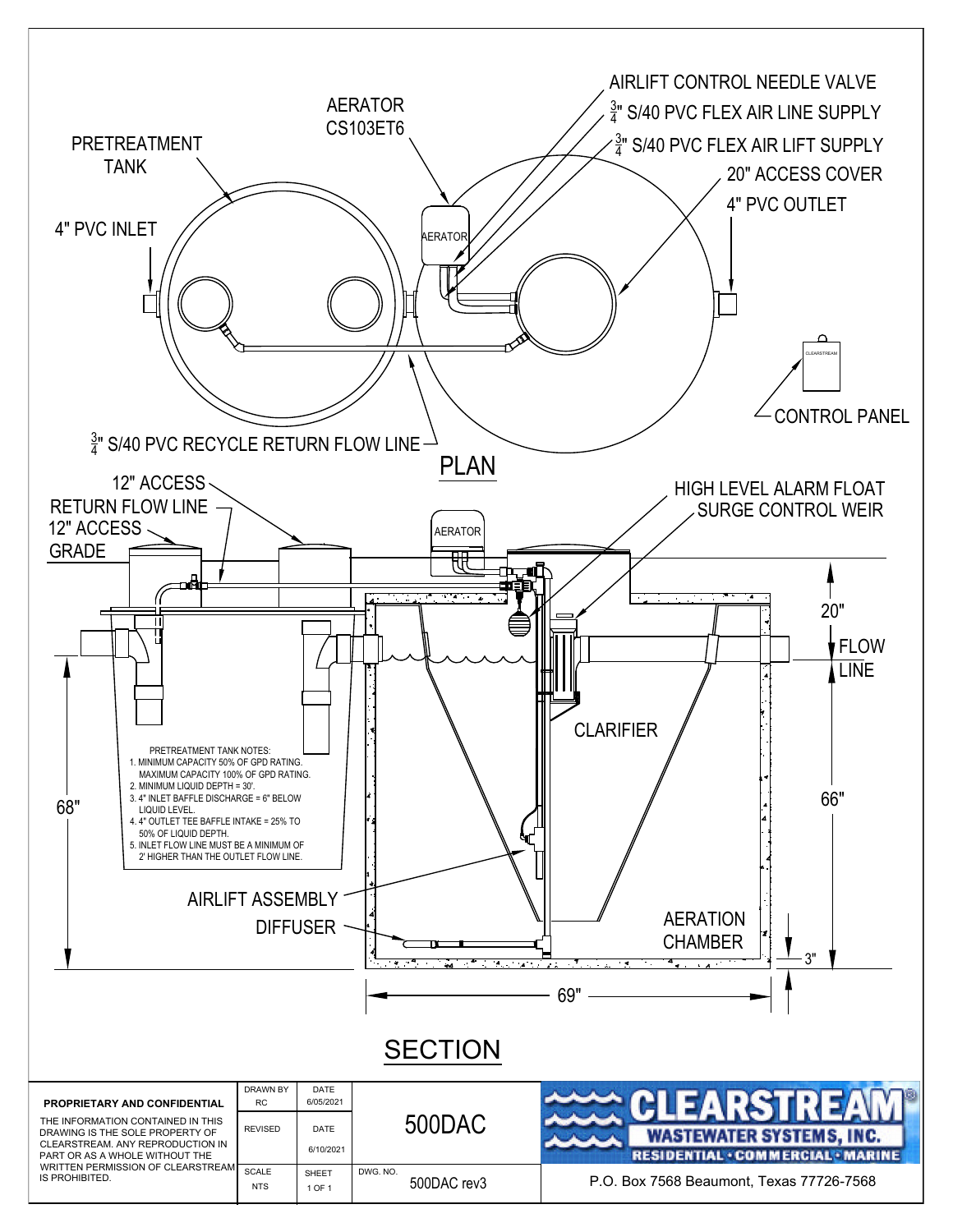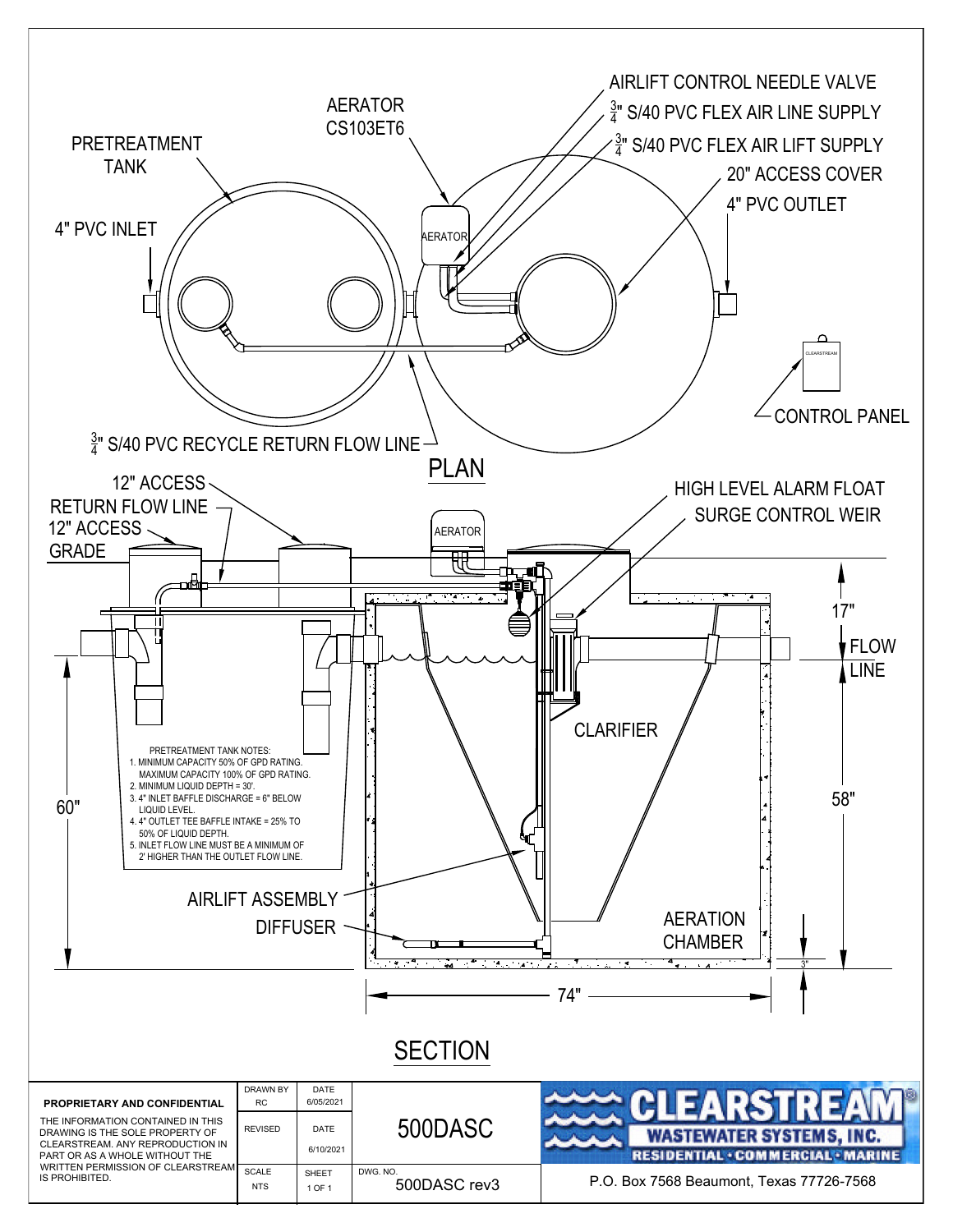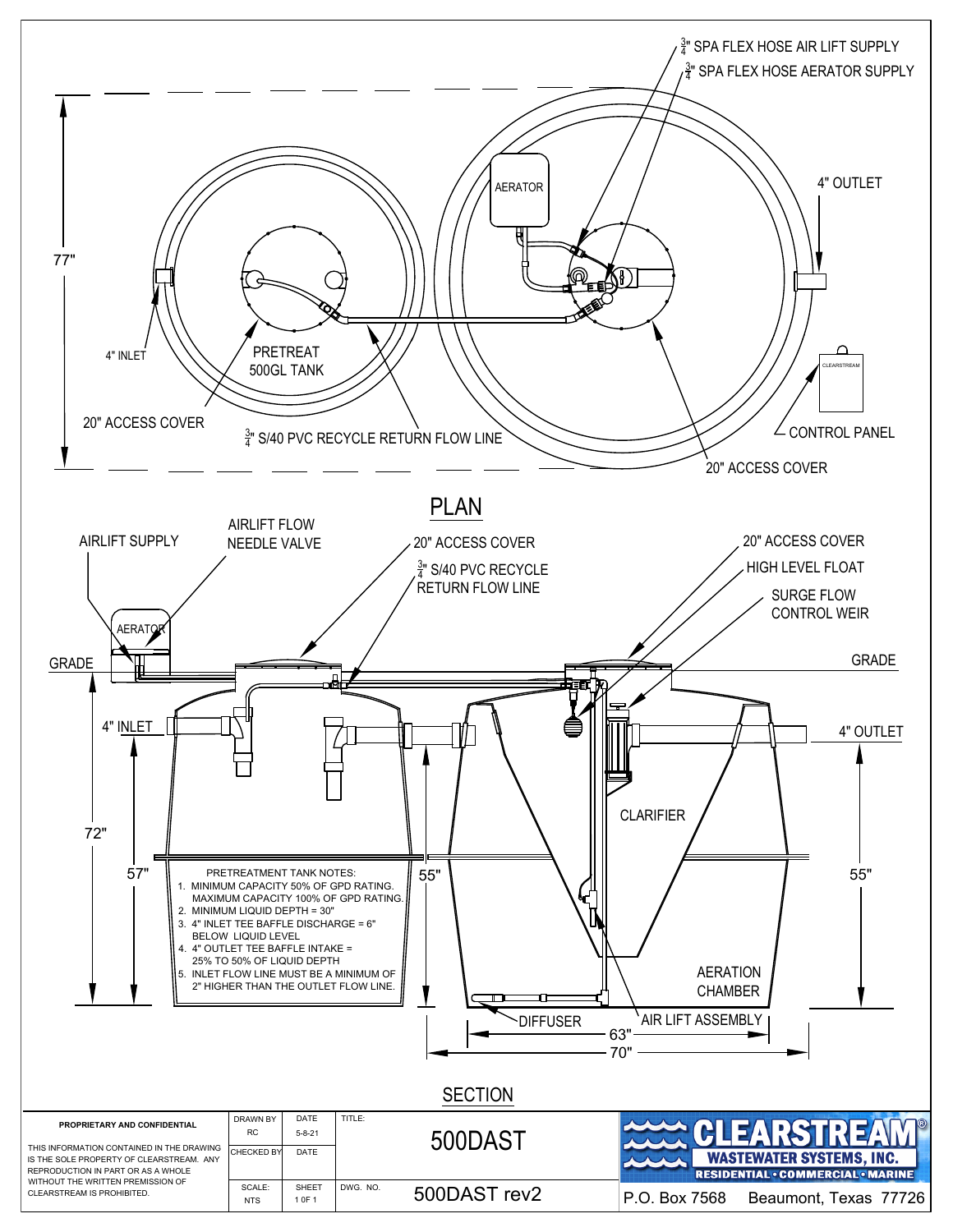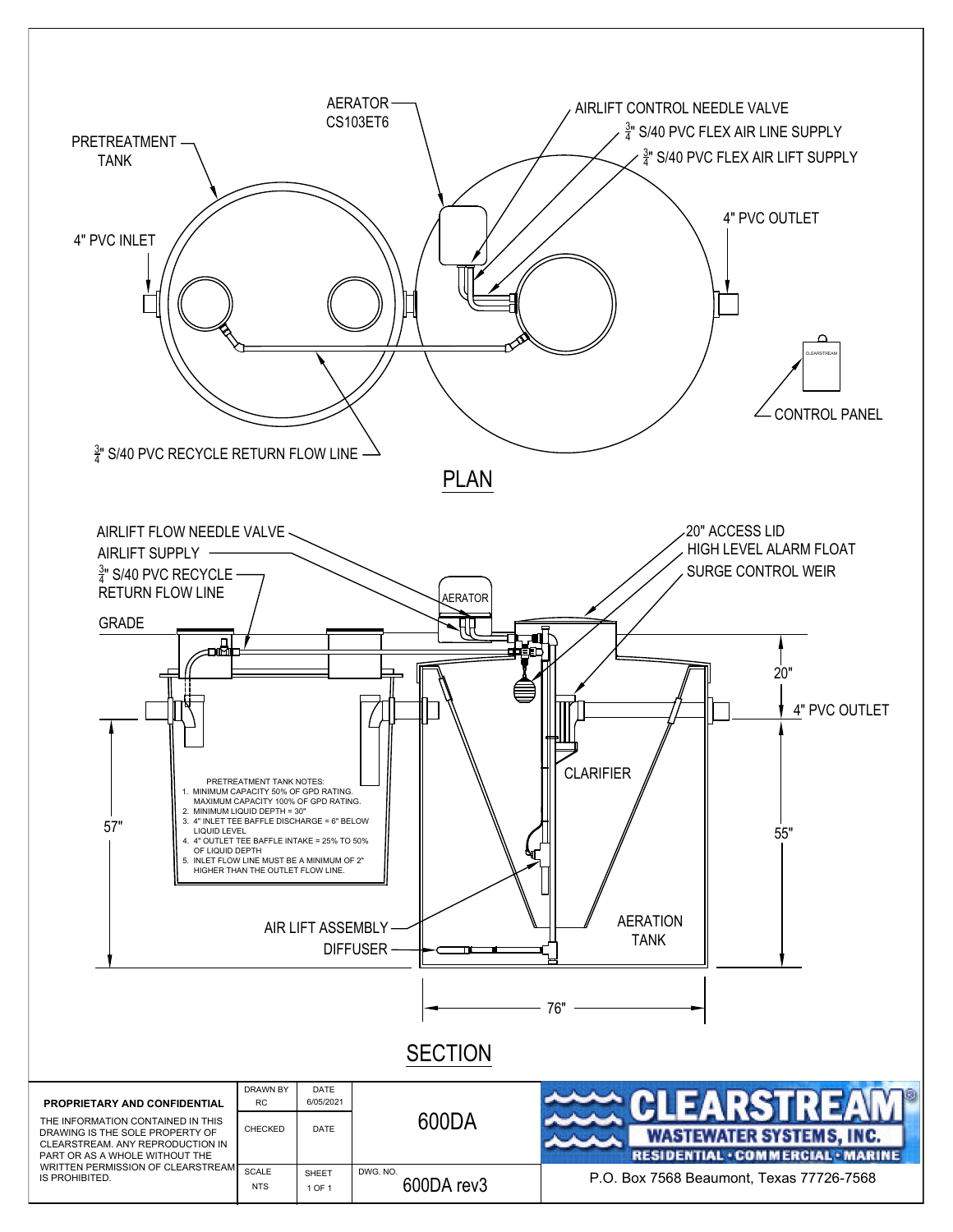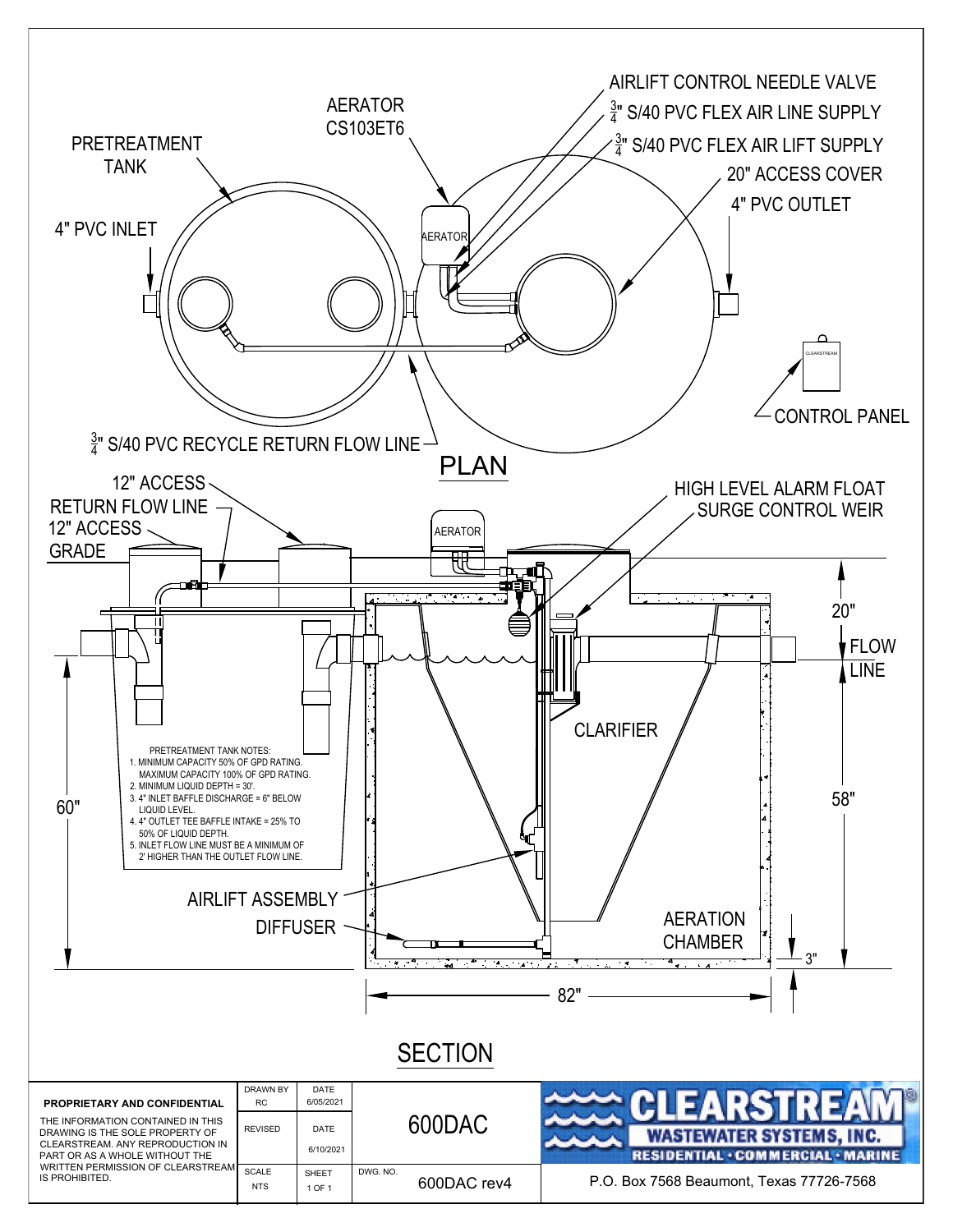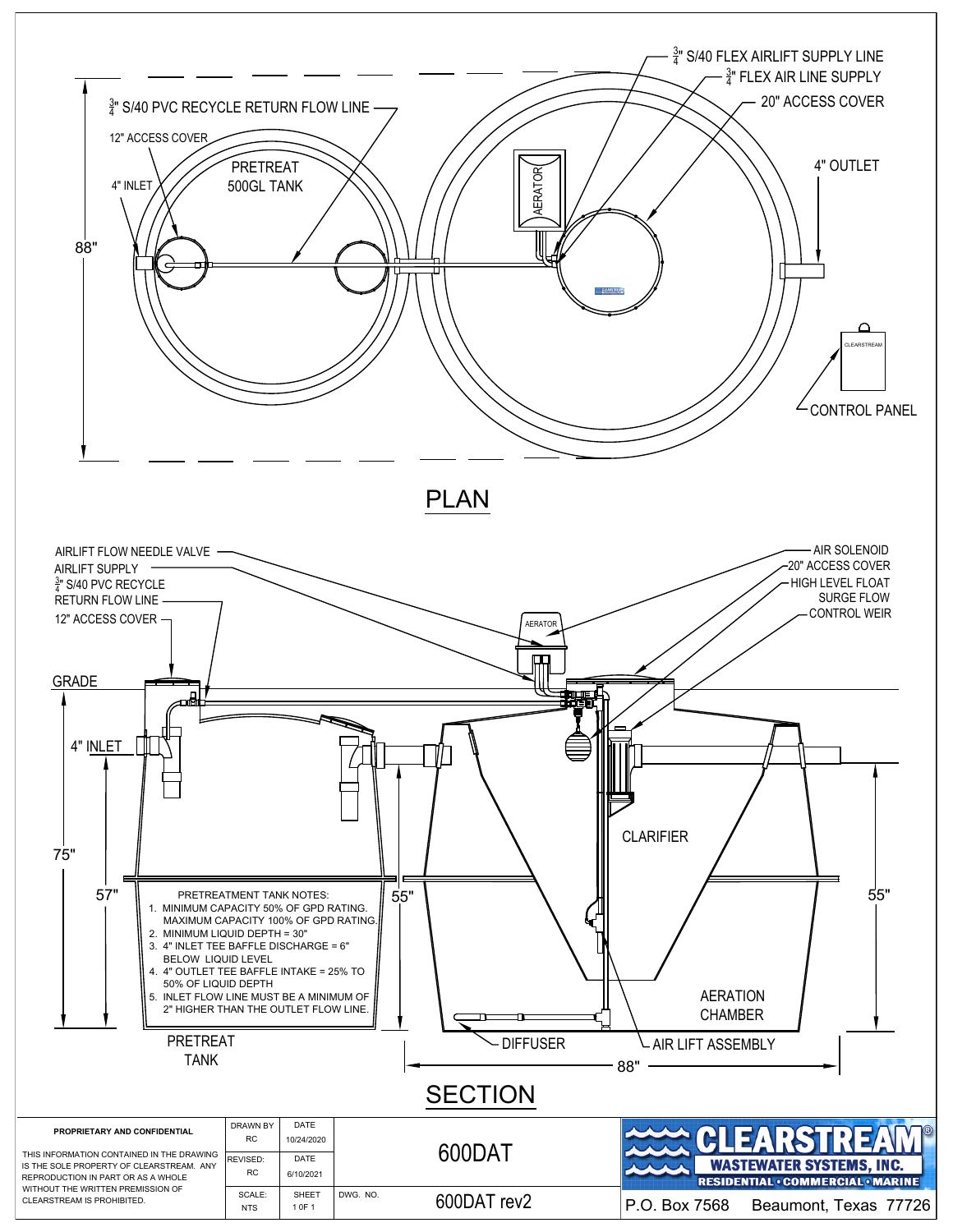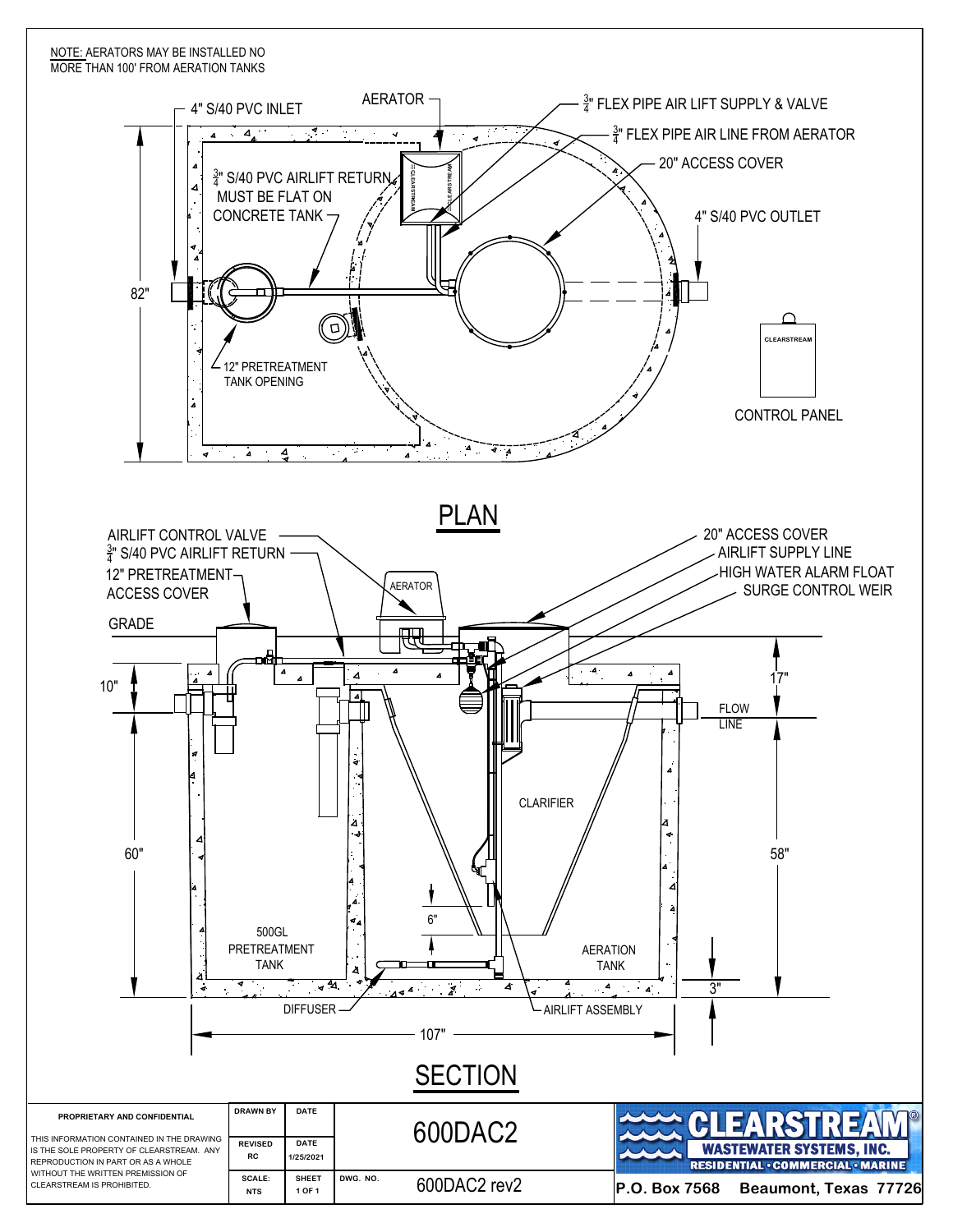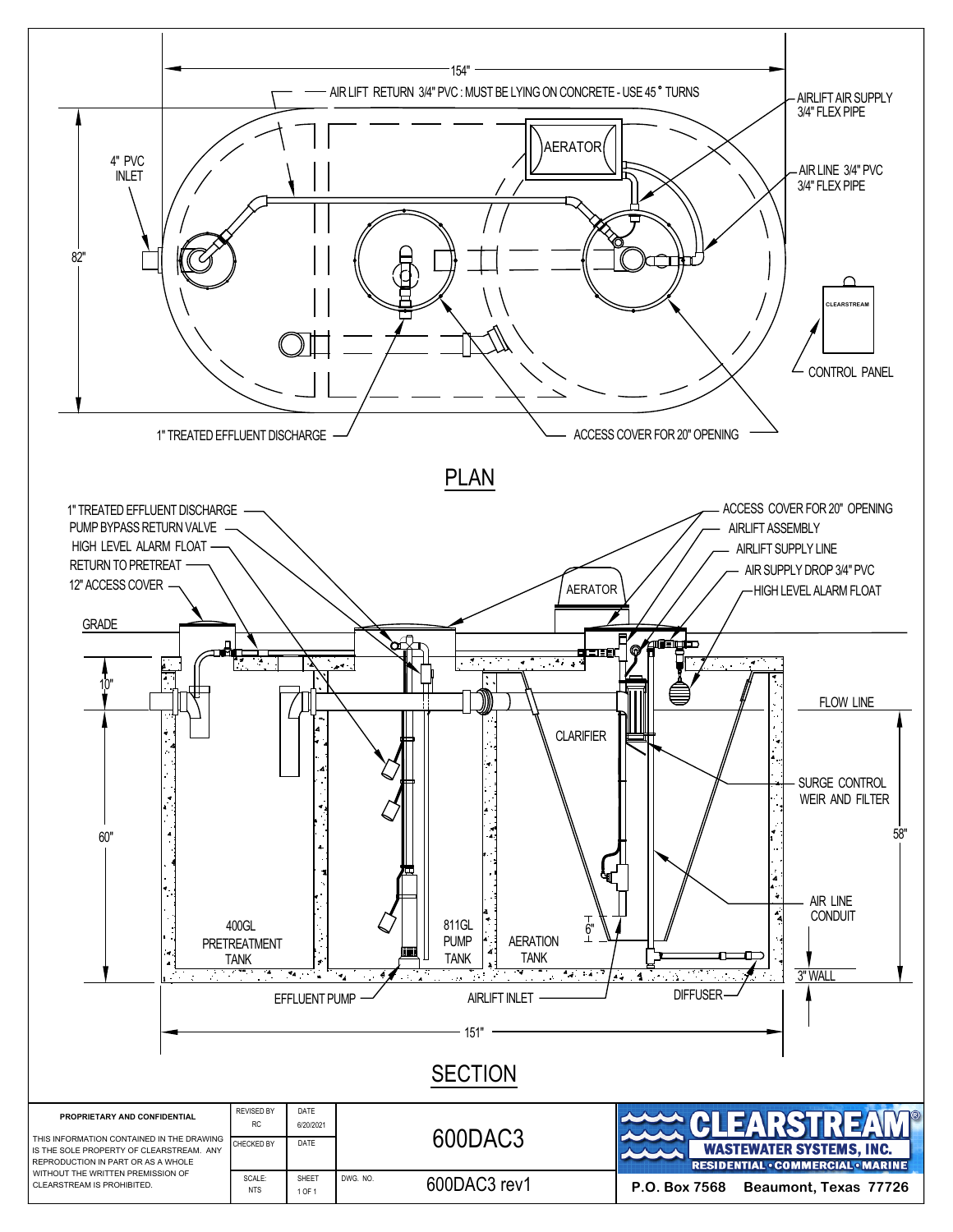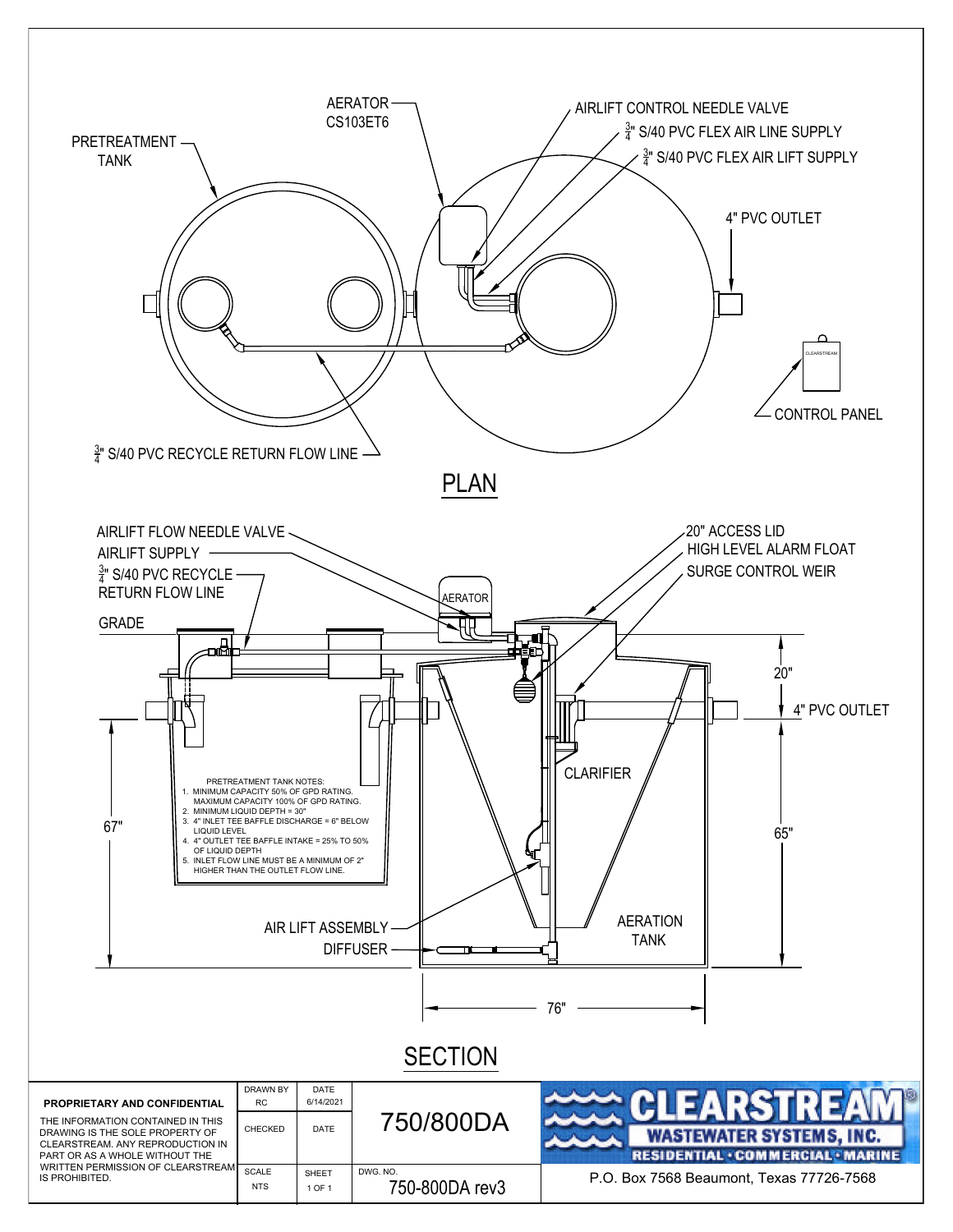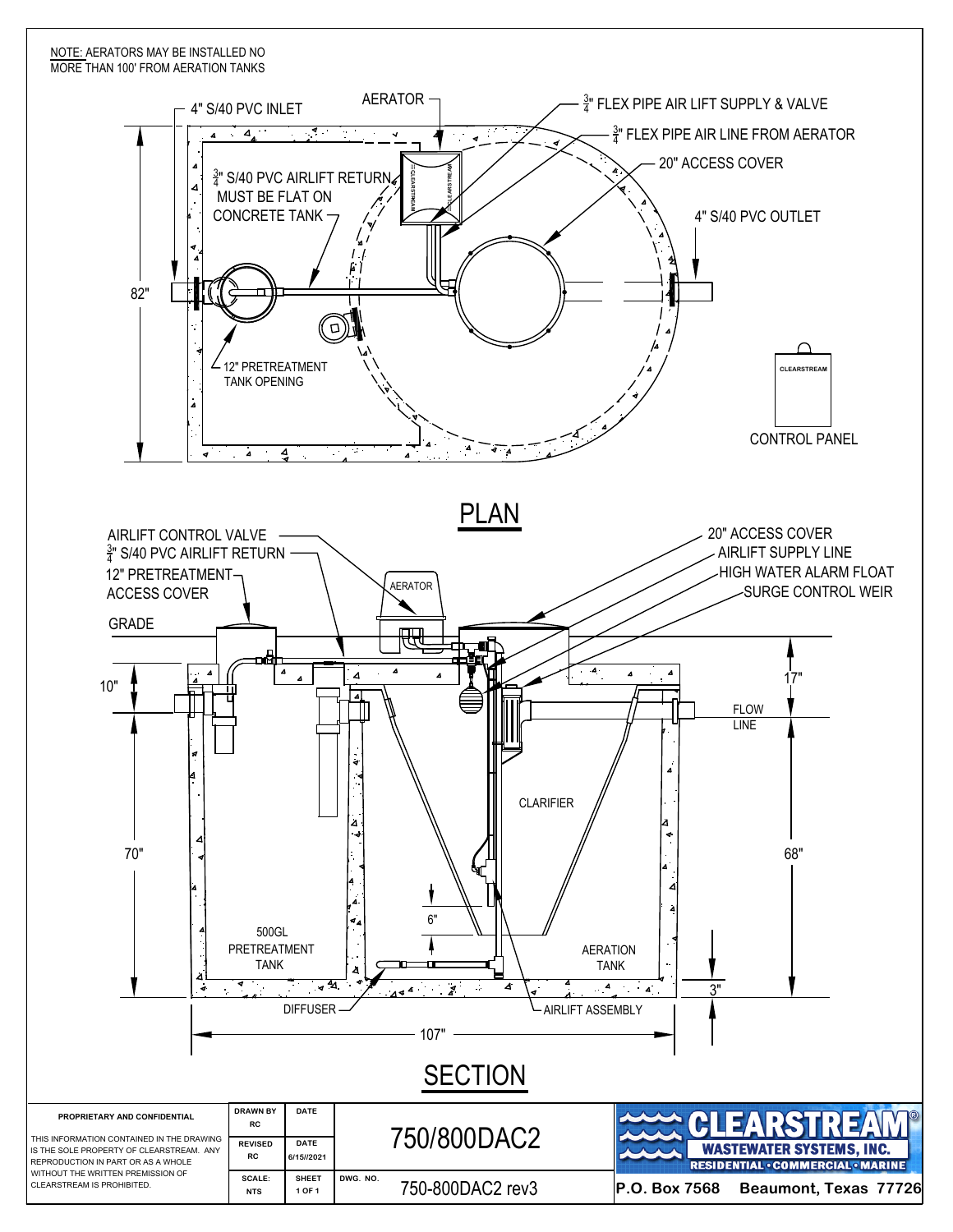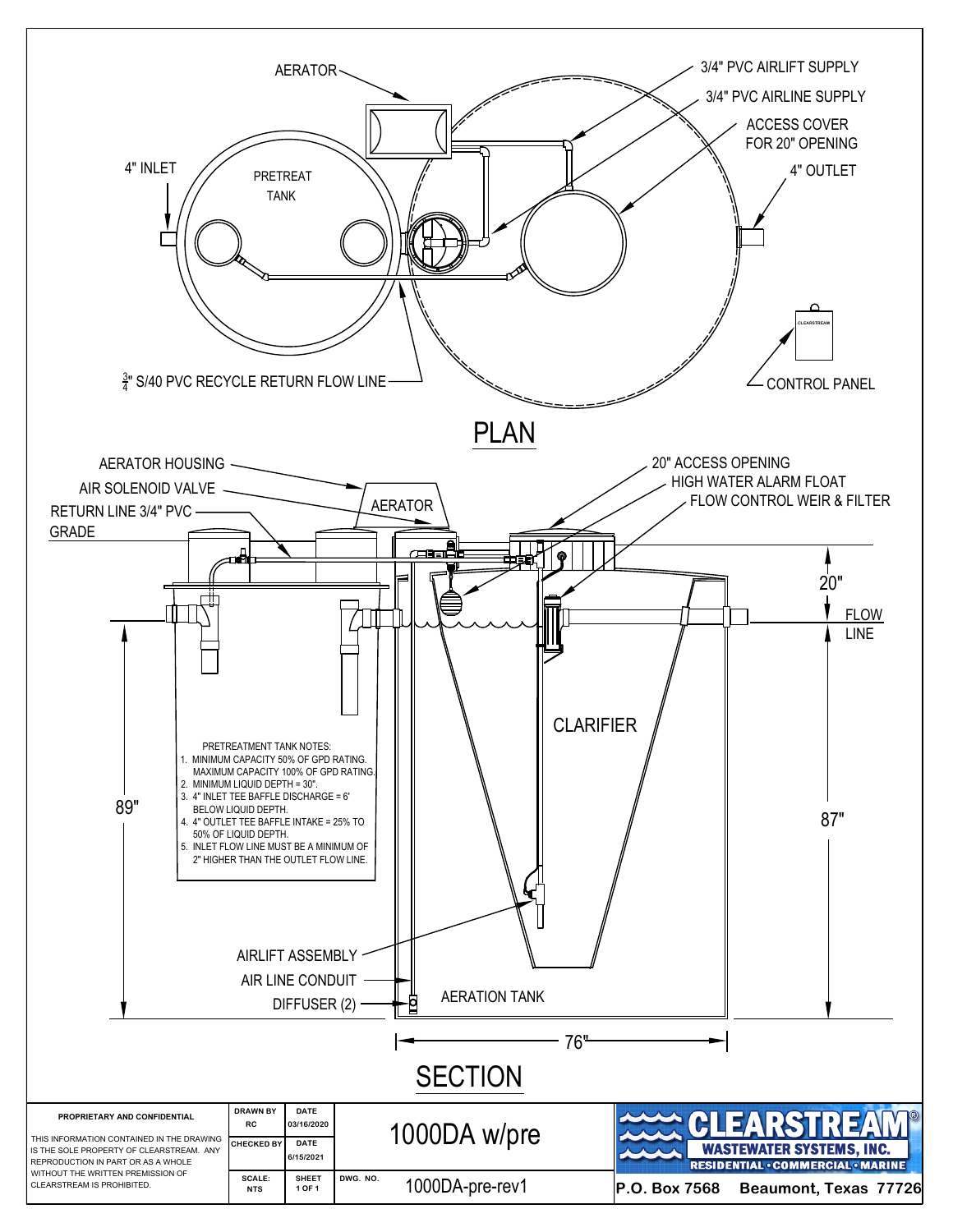## **PARTS LIST AND FLOW DIAGRAM: MODEL 500DA**

|                | <b>PART NAME:</b>                           | <b>PART NUMBER:</b> |
|----------------|---------------------------------------------|---------------------|
| 1.             | AIR SUPPLY LINE ASSEMBLY                    | CS-101              |
| 2 <sub>1</sub> | HIGH WATER ALARM FLOAT                      | CS-102              |
| 3.             | <b>AERATOR</b>                              | <b>CS-103ET6</b>    |
| 4.             | <b>NAMEPLATE</b>                            | CS-107              |
| 5.             | <b>ACCESS COVER</b>                         | <b>CS-108</b>       |
| 6.             | <b>TAMPER RESISTANT BOLT</b>                | CS-109              |
| 7 <sub>1</sub> | ATU TANK                                    | CS-110              |
| 8.             | <b>DIFFUSER</b>                             | CS-113              |
| 9.             | <b>ALARM PANEL</b>                          | CS-114              |
|                | 10. PLASTIC 12' DIA, EXTENSION RISER        | <b>CS-116A</b>      |
| 11.            | PLASTIC 20' DIA, EXTENSION RISER            | CS-116              |
| 12.            | AIR SOLENOID VALVE (LOCATED INSIDE HOUSING) | CS-130              |
| 13.            | AIR FLOW CONTROL VALVE (INSIDE HOUSING)     | CS-131              |
| 14.            | AERATOR POLYETHYLENE HOUSING                | CS-106              |
|                | 15. AIRLIFT RECYCLE ASSEMBLY                | CS-132              |
|                | 16. GAS BAFFLE                              | CS-117              |
|                | 17. FLOW CONTROL WEIR                       | CS-111              |

### **COMPONENT PARTS MAY BE OBTAINED FROM YOUR LOCAL SERVICING DEALER**

.

.



**PO BOX 705 BEAUMONT, TX 77726 800-586-3656**

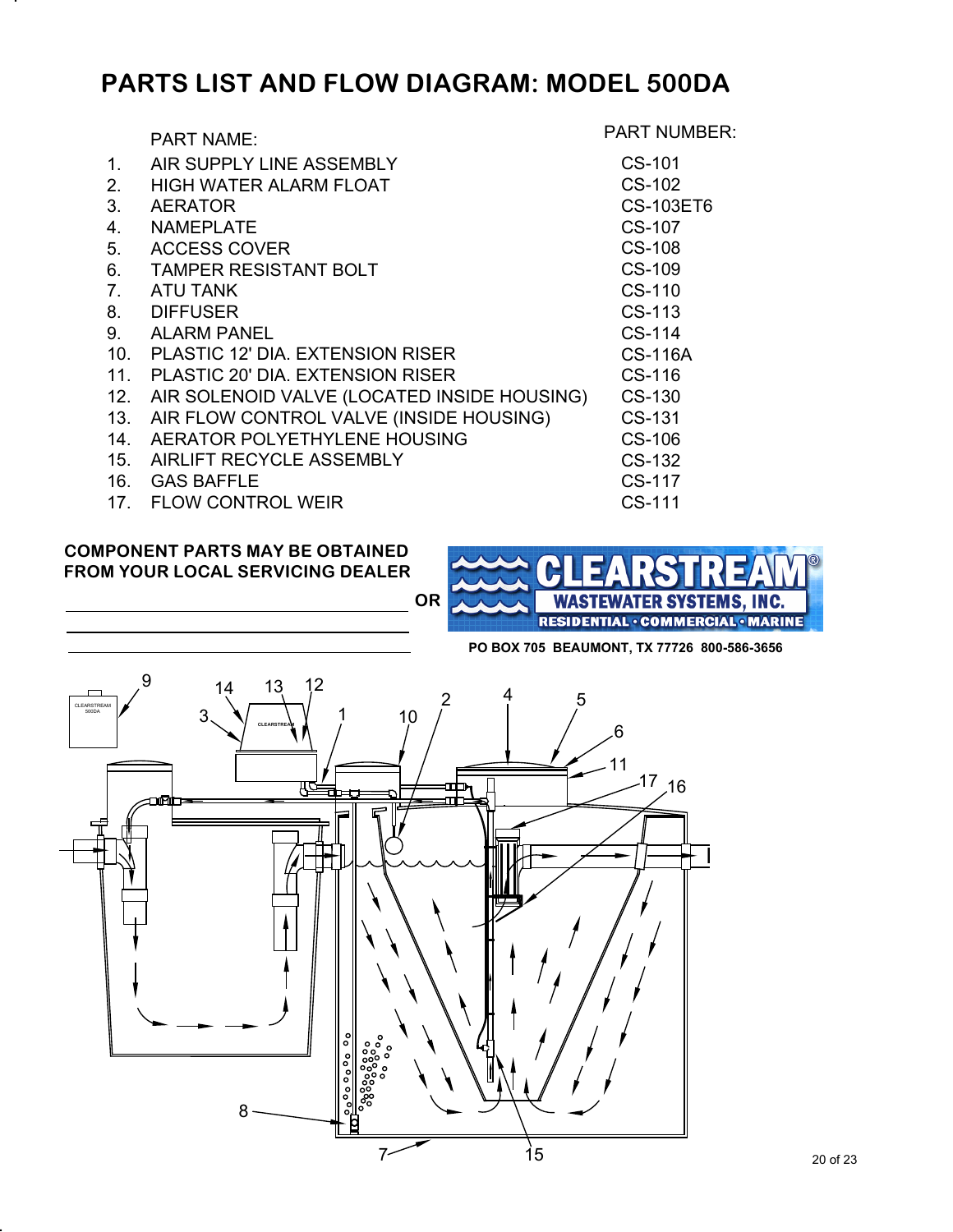## **SPECIFICATIONS:**

# **Model 500DA, DAST, DAC, DASC:** 500 **GPD**<br>
Loading 1.25 lbs. E

Aerator CS103FT6 2.65 scfm Control Panel (Model CS114) Raintight Electrical 115v/60hz/1ph.

 $1.25$  lbs. BOD

### **Model 600DA, DAT, DAC, DAC2, DAC3:**

Loading 1.5 lbs. BOD Aerator CS103ET6 2.65 scfm Control Panel (Model CS114) Raintight Electrical 115v/60hz/1ph.

# **Model 750/800DA,DAC2:**

Aerator CS103FT 4.1 scfm Control Panel (Model CS114) Raintight Electrical 115v/60hz/1ph.

### **Model 1000DA:**

Loading 2.5 lbs. BOD Aerator CS10GT 4.8 scfm Control Panel (Model CS114) Raintight Electrical 115v/60hz/1ph.

### **Pretreatment Tank:**

- 1. Minimum capacity 50% of GPD rating. Maximum capacity 100% of GPD rating.
- 2. Minimum liquid depth = 30".
- 3.  $4"$  inlet tee baffle discharge =  $6"$  below liquid level.
- 4. 4" outlet tee baffle intake = 25% to 50% of liquid depth.
- 5. Inlet flow line must be a minimum of 2" higher than outlet flow line.

### **600 GPD**

### **750/800 GPD**

2.0 lbs. BOD

### **1000 GPD**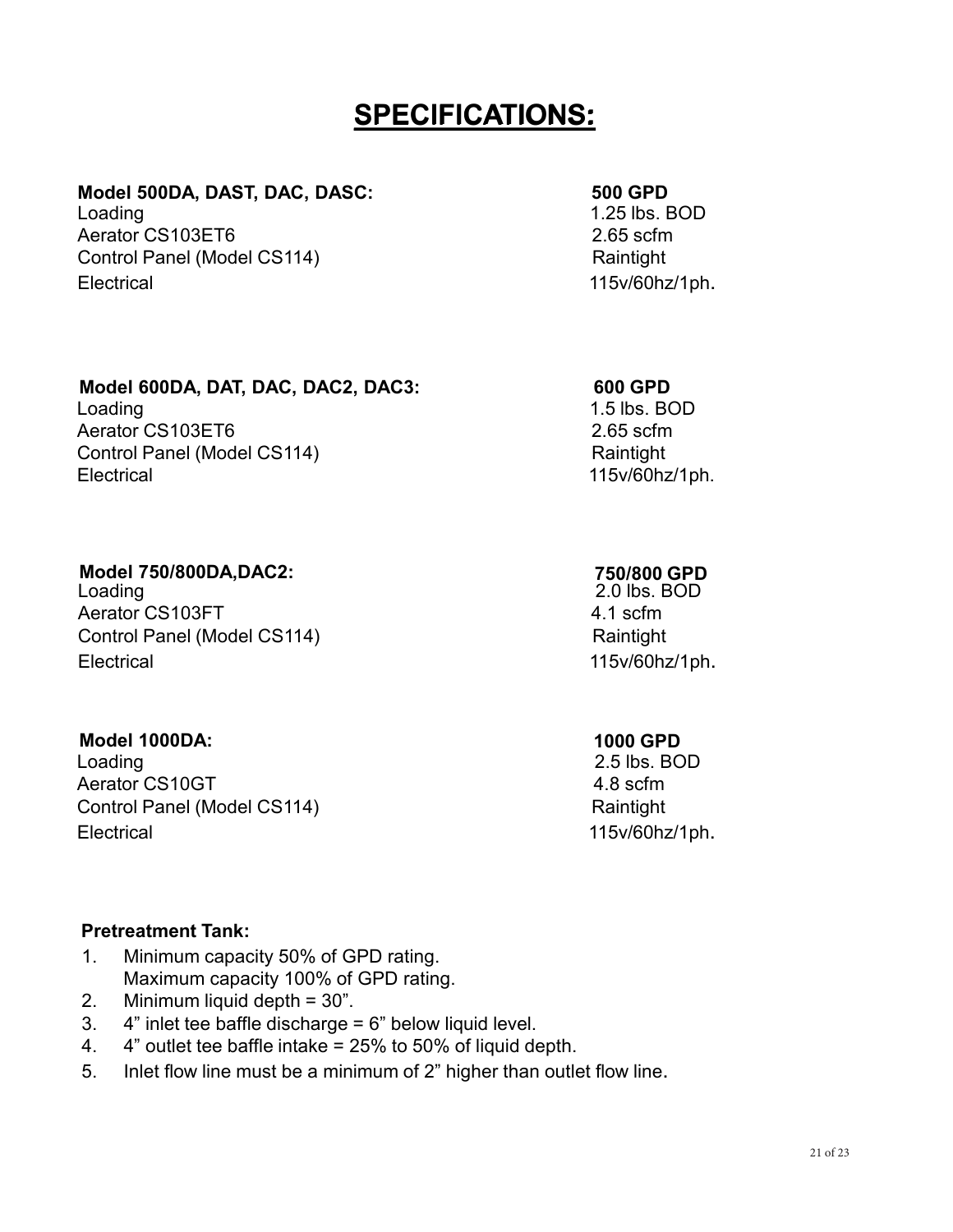### **LIMITED WARRANTY**

Clearstream Wastewater Systems, Inc. warrants each Clearstream Aerobic Wastewater Treatment System to be free from defects in material and workmanship for a period of two (2) years from the date of sale to the original retail consumer when properly registered with Clearstream. Clearstream's sole obligation under this warranty is as follows: Clearstream shall fulfill this warranty by repairing or exchanging any component part, F.O.B. Factory, that shows evidence of defects, provided said component part has been paid for, warrantee has notified Clearstream of the defect complained of and the component is returned through an authorized Purchaser, transportation prepaid. There is no informal dispute settlement available under this LIMITED WARRANTY.

No warranty is made as to the field performance of any system. This LIMITED WARRANTY applies only to the parts manufactured by Clearstream and does not include any portion of the plumbing, drainage, disposal system or installation of the systems. Site specific designs of treatment and disposal systems, including treatment plant and disposal system sizing is not the responsibility of Clearstream and is not covered by this LIMITED WARRANTY. Accessories supplied by Clearstream, but manufactured by others, are warranted only to the extent of and by the terms and conditions of the original manufacturer's warranty. In no event shall Clearstream be responsible for delay or damages of any kind or character resulting from, or caused directly or indirectly by, defective component or materials manufactured by others.

Recommendations for special applications will be based on the best available expertise of Clearstream and published industry information. Such recommendations do not constitute a warranty of satisfactory performance.

The LIMITED WARRANTY extends to the original retail consumer of the product. As herein, original retail consumer is defined as the purchaser who first has the plant installed, or in the case of a system designed for non-permanent installation, the purchaser who first uses the system. It is the purchaser's, or any sub-vendee's, obligation to make known to any other consumer the terms and conditions of this warranty.

This warranty is a LIMITED WARRANTY and no claim of any nature shall be made against Clearstream unless and until the original retail consumer, or his legal representative, notifies Clearstream in writing of the defect complained of and delivers the product and/or defective part(s), freight prepaid, to Clearstream or an authorized service station.

Clearstream reserves the right to revise, change, or modify the construction and design of the Clearstream Aerobic Treatment System, or any component part or parts thereof, without incurring any obligation to make such changes or modifications in equipment previously sold. Clearstream also reserves the right, in making replacements of component parts under this warranty, to furnish a component which, in its judgement is equivalent to the part replaced.

To the extent that the LIMITED WARRANTY statements herein are inconsistent with the locality where Purchaser used the Clearstream system, the warranties shall be deemed to be modified consistent with such local law. Under such local law, certain limitations may not apply. For example, some states in the United States and some jurisdictions outside the United States may: (i) preclude the disclaimers and limitations of these warranties from limiting the rights of a consumer; (ii) otherwise restrict the ability of a manufacturer to make such disclaimers or to impose such limitations; or (iii) grant the consumer additional legal rights, specify the duration of implied warranties which the manufacturer cannot disclaim, or prohibit limitations on how long an implied warranty lasts.

In no event and under no legal theory, including without limitation, tort, contract, or strict product liability, shall Clearstream or any of its suppliers be liable to the other party for any indirect, special, incidental, or consequential damages of any kind, including without limitation, damages for loss of goodwill, or any other kind of commercial damage, even if the other party has advised Clearstream of the possibility of such damages.

## **TWO YEAR INITIAL SERVICE POLICY**

Date

Our firm, the first two years from the date of installation. There will be , will inspect and service your Clearstream System for inspections made each year for this initial two year

period. Effluent quality inspection will include a visual inspection for color, turbidity, sludge build up, scum overflow, and odor. Mechanical and electrical inspection and service include: inspecting aerator, air filter, and alarm panel and replacing or repairing any component not found to be functioning correctly.

Upon expiration of this policy, our firm will offer a continuing service policy on a yearly basis to cover labor for normal maintenance and repairs on a year by year basis.

Violations of warranty include: shutting off the electric current to the system for more than 24 hours, disconnecting the alarm system, restricting ventilation to the aerator, overloading the system above its rated capacity, or introducing excessive amounts of harmful matter into the system, or any other form of unusual abuse.

> THIS POLICY DOES NOT INCLUDE PUMPING SLUDGE FROM UNIT IF NECESSARY.

Service Dealer: Owner

22 of 23